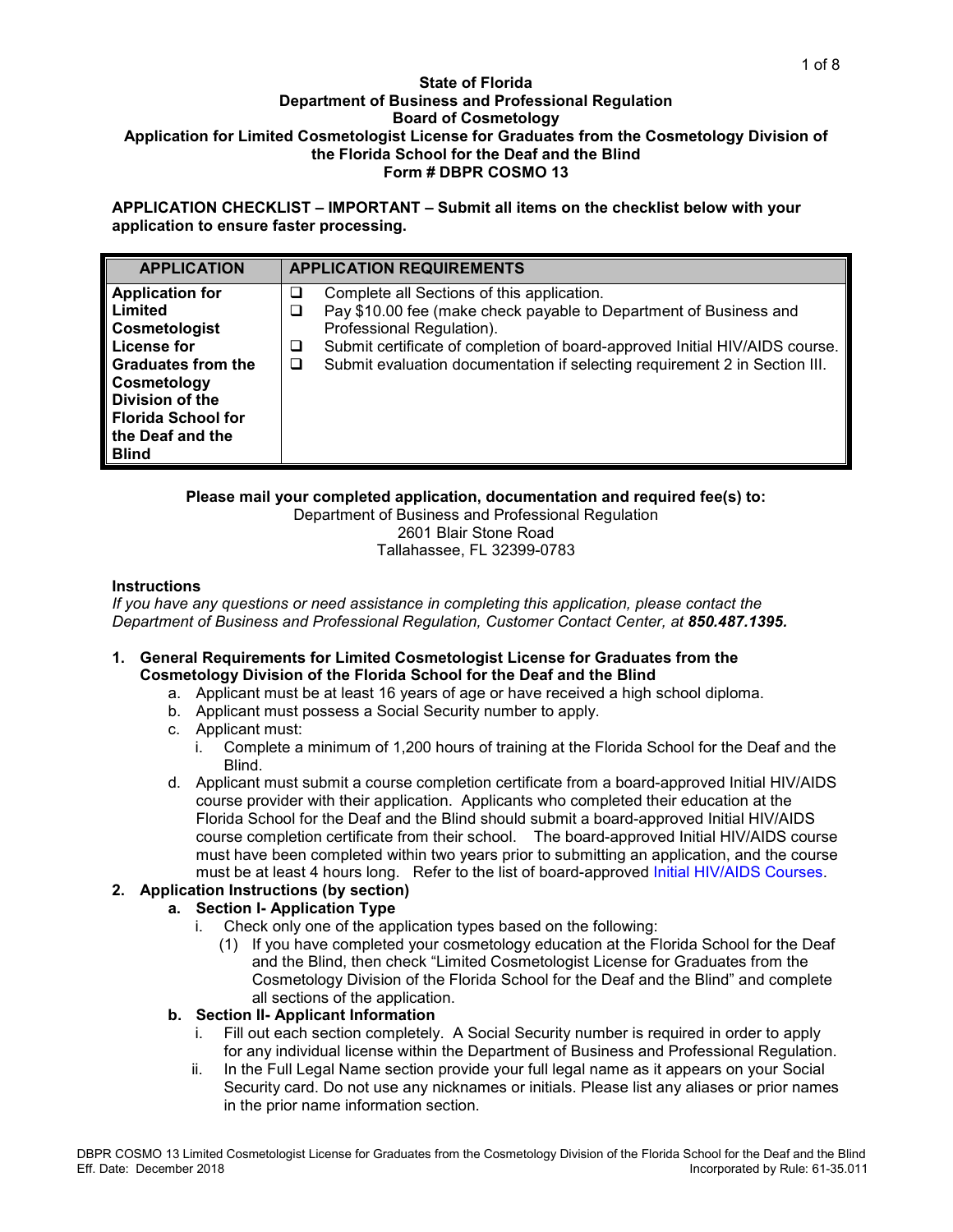- iii. Provide your mailing address. This will be used for sending correspondence regarding your application and license.
- iv. Contact information is often used to quickly resolve questions with applications by telephone call or email. If contact information is not provided, questions regarding applications will be mailed to the applicant's mailing address and may take longer to resolve.
- v. Applicant's addresses are used only for Department purposes and will not be printed on the license.
- vi. Additional contact information is optional and will be used when the applicant cannot be reached using their primary contact information.
- vii. Applicants must provide information on current or prior licenses held in Florida or any other state, territory, or jurisdiction of the United States or in any foreign national jurisdiction.
- viii. Applicants must provide information on any prior names or aliases used by applicant. If the name on supporting documentation does not match the applicant's legal name, the alias used in the supporting documentation must be provided in this section. Failure to do so will result in a deficient application.
- **c. Section III- Limited Cosmetologist License for Graduates from the Cosmetology Division of the Florida School for the Deaf and the Blind**
	- i. Please have a school official complete all relevant data in Section III.
	- ii. If applicant completed 1,200 hours or more of schooling, please check box 1 and indicate date schooling hours were completed.
		- (1) Please indicate the date the student actually achieved the minimum hours of schooling required.
		- (2) This section may not be completed until the student has fulfilled all schooling requirements. Projected dates are not accepted.
	- iii. If the student is being given credit for educational hours obtained from another school or institution, please check box 2 and indicate the number of hours credited from the other school, as well as the hours of credits actually obtained through the current school.
	- iv. School official must sign, date, and print name.

# **d. Section IV- Background Questions**

- i. Applicants must submit answers to each of the background questions.
- Question 1:
	- (1) If you answer "yes" to this question, you must complete Section V (b) [*make additional copies as necessary]* of the application and provide a copy of the arrest report, copies of the disposition or final order(s), and documentation proving all sanctions have been served and satisfied. **You must supply this documentation for each occurrence**. If you are unable to supply this documentation, a certified statement from the clerk of court for the relevant jurisdiction stating the status of records is required.
	- (2) If you are still on probation, you must supply a letter from your probation officer, on official letterhead, stating the status of your probation.
- iii. Question 2:
	- (1) If you answer "yes" to this question, you must complete Section V (b) [*make additional copies as necessary*] of the application and provide a copy of the judgment or decree. You must also supply documentation proving all sanctions have been served and satisfied, or if not, stating the current status of any proceedings.
- iv. Question 3:
	- (1) If you answer "yes" to this question, you must complete Section V (c) [*make additional copies as necessary*] of the application and supply copies of documentation explaining the denial or pending action.
- v. Question 4:
	- (1) If you answer "yes" to this question, you must complete Section V (c) [*make additional copies as necessary*] of the application and supply copies of the order(s) showing the disciplinary action taken against the license, or documentation showing the status of the pending action.
- **e. Section VI- Affirmation by Written Declaration**
	- i. Please read and sign the affirmation by written declaration.
	- ii. If the applicant fails to sign the affirmation statement, the Department will not process the application.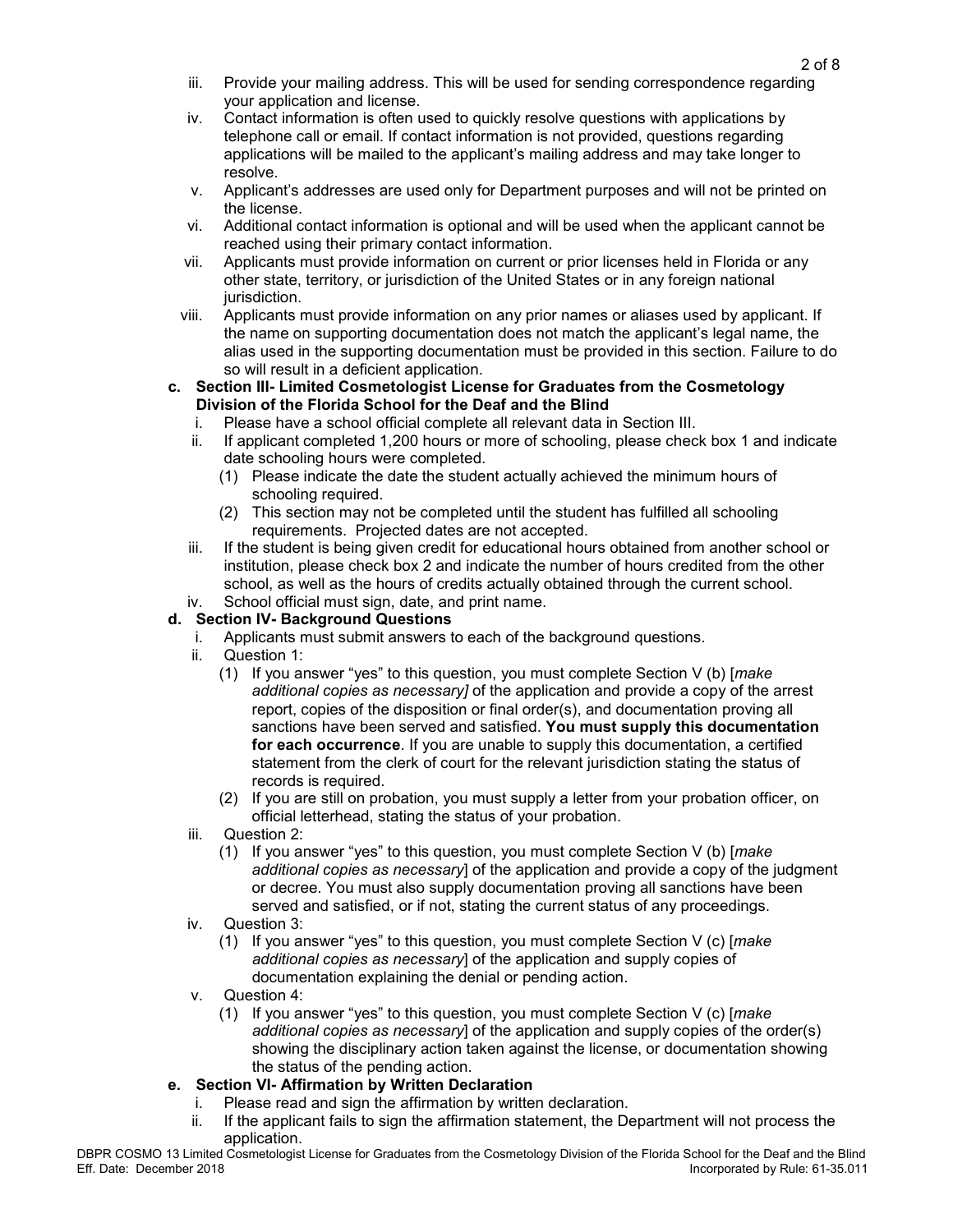### **3. Other Information**

- a. **With this license, individuals may only offer the following services, pursuant to Rule 61-6.007, F.A.C. – Limited Licenses:**
	- i. **Facials;**
	- ii. **Manicures; and**
	- iii. **Pedicures.**
- b. Post-Licensure Procedures
	- i. A Limited Cosmetologist must renew his or her license on or before October 31 of every other year, according to the fee schedule as outlined in Rule 61G5-24.008, Florida Administrative Code.
	- ii. Prior to the expiration of each licensure period, all licensed Limited Cosmetologists shall complete a minimum of 16 hours of continuing education. Please see Rule 61G5-32.001, Florida Administrative Code, for details concerning what subject areas must be completed for continuing education credit.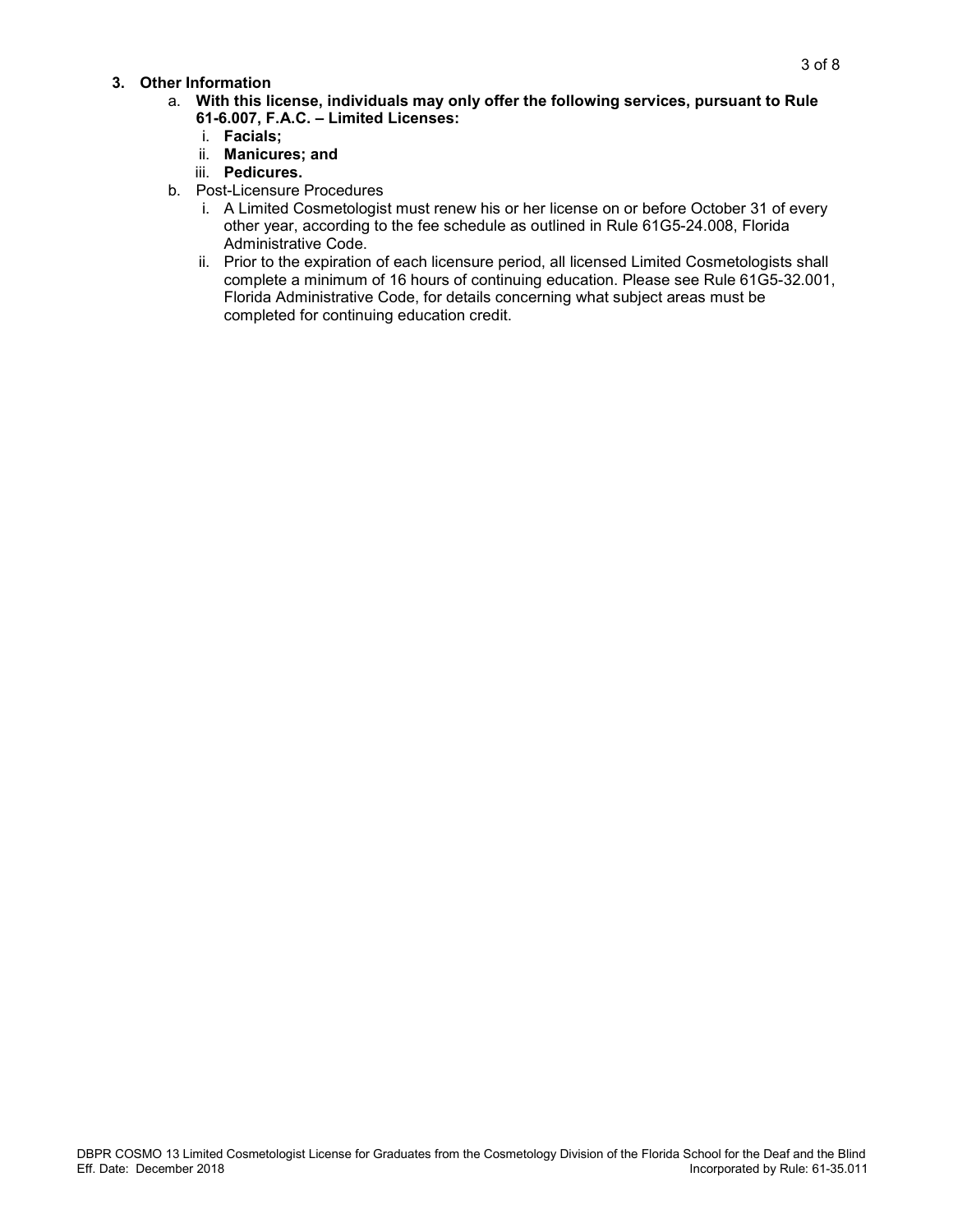#### **State of Florida Department of Business and Professional Regulation Board of Cosmetology Application for Limited Cosmetologist License for Graduates from the Cosmetology Division of the Florida School for the Deaf and the Blind Form # DBPR COSMO 13**

If you have any questions or need assistance in completing this application, please contact the Department of Business and Professional Regulation, Customer Contact Center, at **850.487.1395**. *For additional information see the Instructions at the beginning of this application.*

### **Section I - Application Type**

**CHECK ONE OF THE APPLICATION TYPES Limited Cosmetologist License for Graduates from the Cosmetology Division of the Florida School for the Deaf and the Blind [0521/1030]**

### **Section II** – **Applicant Information**

| <b>APPLICANT INFORMATION</b>              |                               |            |                                                       |                        |
|-------------------------------------------|-------------------------------|------------|-------------------------------------------------------|------------------------|
| Social Security Number*                   |                               |            |                                                       |                        |
|                                           | <b>FULL LEGAL NAME</b>        |            |                                                       |                        |
| Last/Surname                              | First                         |            | Middle                                                | Suffix                 |
|                                           |                               |            |                                                       |                        |
| Birth Date (MM/DD/YYYY)                   |                               | Gender     |                                                       |                        |
|                                           |                               |            | $\Box$ Male $\Box$ Female                             |                        |
| Street Address or P.O. Box                | <b>MAILING ADDRESS</b>        |            |                                                       |                        |
|                                           |                               |            |                                                       |                        |
|                                           |                               |            |                                                       |                        |
|                                           |                               |            |                                                       |                        |
| City                                      |                               |            | <b>State</b>                                          | Zip Code (+4 optional) |
| County (if Florida address)               |                               | Country    |                                                       |                        |
|                                           |                               |            |                                                       |                        |
|                                           | <b>CONTACT INFORMATION</b>    |            |                                                       |                        |
| <b>Primary Phone Number</b>               | <b>Primary E-Mail Address</b> |            |                                                       |                        |
|                                           |                               |            | RESIDENCE ADDRESS (IF DIFFERENT THAN MAILING ADDRESS) |                        |
| <b>Street Address</b>                     |                               |            |                                                       |                        |
|                                           |                               |            |                                                       |                        |
|                                           |                               |            |                                                       |                        |
| City                                      |                               |            | <b>State</b>                                          | Zip Code (+4 optional) |
|                                           |                               |            |                                                       |                        |
| County (if Florida address)<br>Country    |                               |            |                                                       |                        |
| ADDITIONAL CONTACT INFORMATION (OPTIONAL) |                               |            |                                                       |                        |
| <b>Alternate Phone Number</b>             |                               | Fax Number |                                                       |                        |
|                                           |                               |            |                                                       |                        |
| <b>Alternate E-Mail Address</b>           |                               |            |                                                       |                        |
|                                           |                               |            |                                                       |                        |

\* The disclosure of your Social Security number is mandatory on all professional and occupational license applications, is solicited by the authority granted by 42 U.S.C. §§ 653 and 654, and will be used by the Department of Business and Professional Regulation pursuant to §§ 409.2577, 409.2598, 455.203(9), and 559.79(3), Florida Statutes, for the efficient screening of applicants and licensees by a Title IV-D child support agency to assure compliance with child support obligations. It is also required by § 559.79(1), Florida Statutes, for determining eligibility for licensure and mandated by the authority granted by 42 U.S.C. § 405(c)(2)(C)(i), to be used by the Department of Business and Professional Regulation to identify licensees for tax administration purposes.

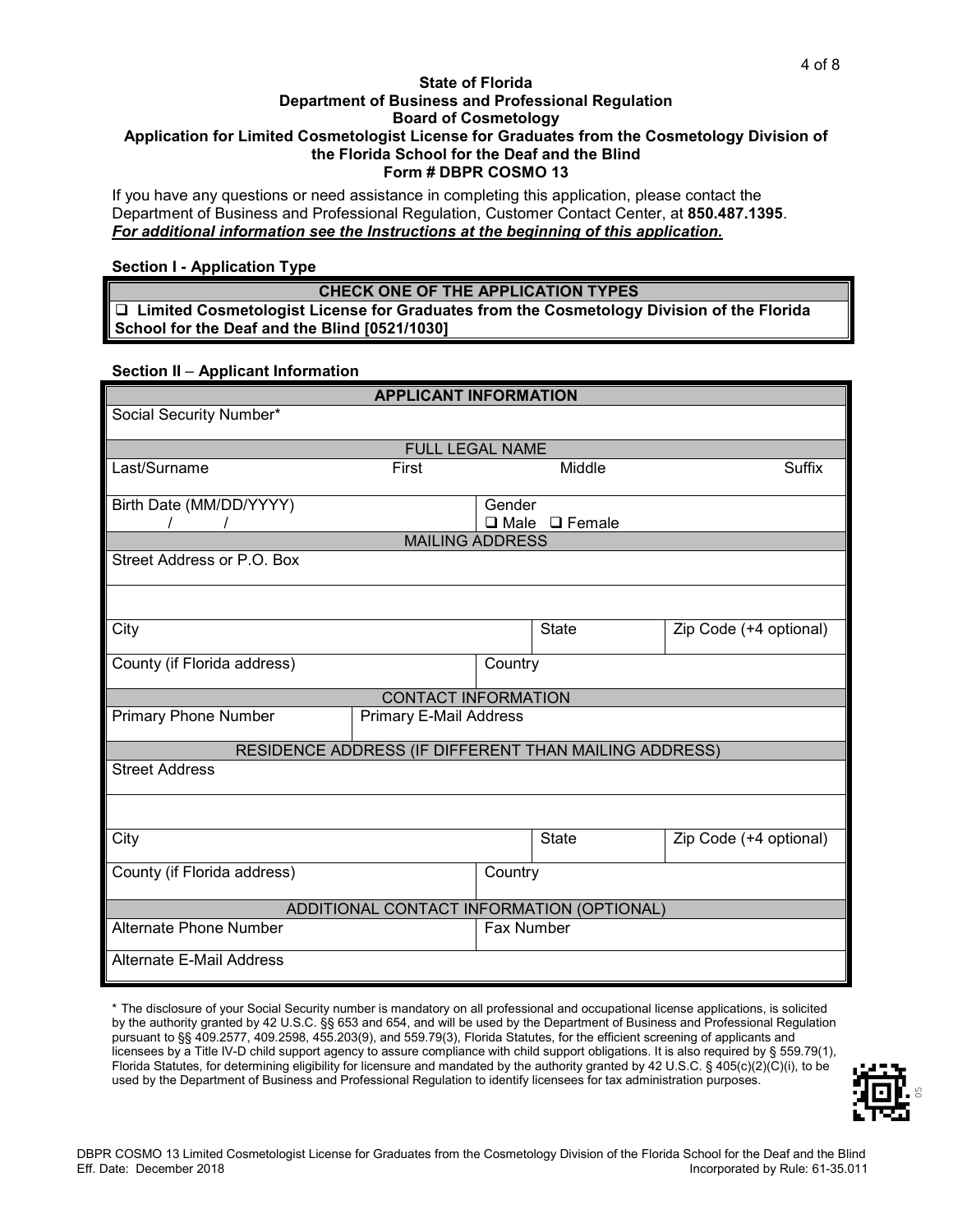| <b>CURRENT/PRIOR LICENSE INFORMATION</b>                                                                    |                                                                                             |             |  |           |        |
|-------------------------------------------------------------------------------------------------------------|---------------------------------------------------------------------------------------------|-------------|--|-----------|--------|
| If you currently hold or have previously held a business or professional license/registration in Florida or |                                                                                             |             |  |           |        |
|                                                                                                             | elsewhere, please list each one below (attach additional copies of this page as necessary): |             |  |           |        |
| <b>State</b><br>1. License/Registration Type                                                                |                                                                                             | Date (From) |  | Date (To) |        |
|                                                                                                             |                                                                                             |             |  |           |        |
| License Number                                                                                              |                                                                                             | Name Used   |  |           |        |
| 2. License/Registration Type                                                                                | <b>State</b>                                                                                | Date (From) |  | Date (To) |        |
|                                                                                                             |                                                                                             |             |  |           |        |
| License Number                                                                                              | Name Used                                                                                   |             |  |           |        |
| 3. License/Registration Type                                                                                | <b>State</b>                                                                                | Date (From) |  | Date (To) |        |
|                                                                                                             |                                                                                             |             |  |           |        |
| License Number                                                                                              |                                                                                             | Name Used   |  |           |        |
|                                                                                                             |                                                                                             |             |  |           |        |
| <b>PRIOR NAME INFORMATION</b>                                                                               |                                                                                             |             |  |           |        |
| Have you used, been known as, or are currently known by another name (e.g., maiden name or                  |                                                                                             |             |  |           |        |
| nickname) or alias other than the name signed to the application? $\square$<br>Yes<br>No<br>◻               |                                                                                             |             |  |           |        |
| If your answer is yes, state name or names used below:                                                      |                                                                                             |             |  |           |        |
| Last/Surname                                                                                                | First                                                                                       | Middle      |  |           | Suffix |
|                                                                                                             |                                                                                             |             |  |           |        |
| Last/Surname                                                                                                | First                                                                                       | Middle      |  |           | Suffix |
|                                                                                                             |                                                                                             |             |  |           |        |
| Last/Surname                                                                                                | First                                                                                       | Middle      |  |           | Suffix |
|                                                                                                             |                                                                                             |             |  |           |        |

## **Section III – Limited Cosmetologist License for Graduates from the Cosmetology Division of the Florida School for the Deaf and the Blind**

| <b>COSMETOLOGY SCHOOL OFFICIAL MUST COMPLETE THIS SECTION</b>                                                                                                                                                                                                                            |                                         |  |  |  |
|------------------------------------------------------------------------------------------------------------------------------------------------------------------------------------------------------------------------------------------------------------------------------------------|-----------------------------------------|--|--|--|
| School Name                                                                                                                                                                                                                                                                              | School Phone Number (include area code) |  |  |  |
| School Address                                                                                                                                                                                                                                                                           |                                         |  |  |  |
| <b>Student Name</b>                                                                                                                                                                                                                                                                      | <b>Enrollment Date</b>                  |  |  |  |
| THIS IS TO CERTIFY THAT THE ABOVE NAMED STUDENT HAS:                                                                                                                                                                                                                                     |                                         |  |  |  |
| 1. Completed 1,200 hours or more of training on _________________________________<br>□                                                                                                                                                                                                   |                                         |  |  |  |
| 2. The applicant has been evaluated for previous schooling and is given credit for<br>❏<br>may be evaluated - experience/apprentice training, seminars, etc. are not accepted as a basis<br>for evaluation.). The documents used for evaluation must be submitted with this application. |                                         |  |  |  |
| Date $\frac{1}{\sqrt{2}}$ .                                                                                                                                                                                                                                                              |                                         |  |  |  |
| Signature of School Official Learning Communication of School Official Learning Communication of the School School                                                                                                                                                                       |                                         |  |  |  |
|                                                                                                                                                                                                                                                                                          |                                         |  |  |  |
| * This date cannot be projected. School may not sign this application until student has actually completed<br>the minimum requirement of hours.                                                                                                                                          |                                         |  |  |  |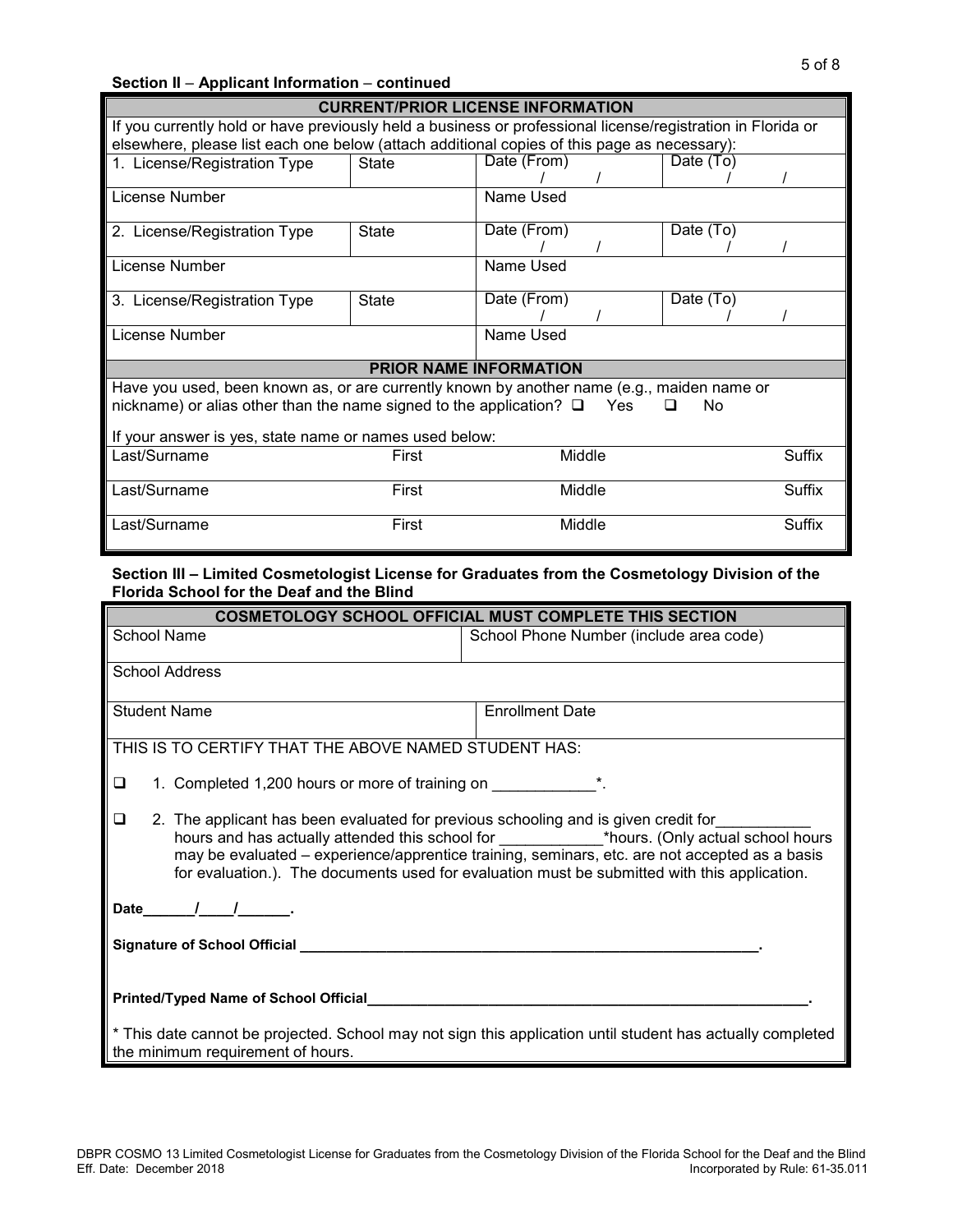### **Section IV (a) – Background Questions**

|                  | <b>BACKGROUND QUESTIONS</b>                                     |                      |                                                                                                                                                                                                                                                                                                                                                                                                                                                                                                                                                                                                                                                                                                                                                                                                                                                                                                                                                                                                                                                                                                                                                                                                                 |  |  |  |
|------------------|-----------------------------------------------------------------|----------------------|-----------------------------------------------------------------------------------------------------------------------------------------------------------------------------------------------------------------------------------------------------------------------------------------------------------------------------------------------------------------------------------------------------------------------------------------------------------------------------------------------------------------------------------------------------------------------------------------------------------------------------------------------------------------------------------------------------------------------------------------------------------------------------------------------------------------------------------------------------------------------------------------------------------------------------------------------------------------------------------------------------------------------------------------------------------------------------------------------------------------------------------------------------------------------------------------------------------------|--|--|--|
| $\mathbf{1}$ .   | $\square$ Yes<br>(If yes, please<br>complete<br>Section V (b))  | $\square$ No         | Have you ever been convicted or found guilty of, or entered a plea of nolo<br>contendere or guilty to, regardless of adjudication, a crime in any<br>jurisdiction, or are you currently under criminal investigation? This<br>question applies to any criminal violation of the laws of any municipality,<br>county, state or nation, including felony, misdemeanor and traffic offenses<br>(but not parking, speeding, inspection, or traffic signal violations), without<br>regard to whether you were placed on probation, had adjudication<br>withheld, were paroled, or pardoned. If you intend to answer "NO"<br>because you believe those records have been expunged or sealed by<br>court order pursuant to Section 943.0585 or 943.059, Florida Statutes, or<br>applicable law of another state, you are responsible for verifying the<br>expungement or sealing prior to answering "NO." YOUR ANSWER TO<br>THIS QUESTION MAY BE CHECKED AGAINST LOCAL, STATE AND<br>FEDERAL RECORDS. FAILURE TO ANSWER THIS QUESTION<br>ACCURATELY MAY RESULT IN THE DENIAL OR REVOCATION OF<br>YOUR LICENSE. IF YOU DO NOT FULLY UNDERSTAND THIS<br>QUESTION, CONSULT WITH AN ATTORNEY OR CONTACT THE<br>DEPARTMENT. |  |  |  |
| $\overline{2}$ . | $\Box$ Yes<br>(If yes, please<br>complete<br>Section V (b))     | $\overline{\Box}$ No | Has any judgment or decree of a court been entered against you in this or<br>any other state, province, district, territory, possession or nation, related<br>to the practice or profession for which you are applying, or is there any<br>such case or investigation pending?                                                                                                                                                                                                                                                                                                                                                                                                                                                                                                                                                                                                                                                                                                                                                                                                                                                                                                                                  |  |  |  |
| 3.               | $\Box$ Yes<br>(If yes, please<br>complete<br>Section V (c))     | $\square$ No         | Have you ever had an application for registration, certification, or<br>licensure in Florida or in any other jurisdiction denied, or is there now<br>pending a proceeding or investigation to deny such an application?                                                                                                                                                                                                                                                                                                                                                                                                                                                                                                                                                                                                                                                                                                                                                                                                                                                                                                                                                                                         |  |  |  |
| 4.               | $\square$ Yes<br>(If yes, please)<br>complete<br>Section V (c)) | $\square$ No         | Has any license, registration, or permit to practice any regulated<br>profession, occupation, vocation, or business been revoked, annulled,<br>suspended, relinquished, surrendered, or otherwise disciplined in Florida<br>or in any other jurisdiction, or is any such proceeding or investigation now<br>pending?                                                                                                                                                                                                                                                                                                                                                                                                                                                                                                                                                                                                                                                                                                                                                                                                                                                                                            |  |  |  |

If you answered "YES" to any question in questions 1-4 above, please refer to Section V of Instructions for detailed instructions for providing complete explanations, including requirements for submitting supporting legal documents. Please complete Section V (b) for your response to questions 1 and 2, and complete Section V (c) for your response to questions 3 and 4. If you have more than two offenses to document in Section V (b), or more than one offense to document in Section V(c), attach additional pages as necessary.

## **Section IV (b) – Explanation(s) for Background Questions 1 and 2**

| <b>EXPLANATION</b>           |                                                            |  |  |  |  |
|------------------------------|------------------------------------------------------------|--|--|--|--|
| Offense                      |                                                            |  |  |  |  |
| County                       | <b>State</b>                                               |  |  |  |  |
| Penalty/Disposition          |                                                            |  |  |  |  |
| Date of Offense (MM/DD/YYYY) | Have all sanctions been satisfied?<br>$\Box$ Yes $\Box$ No |  |  |  |  |
| Description                  |                                                            |  |  |  |  |
|                              |                                                            |  |  |  |  |
|                              |                                                            |  |  |  |  |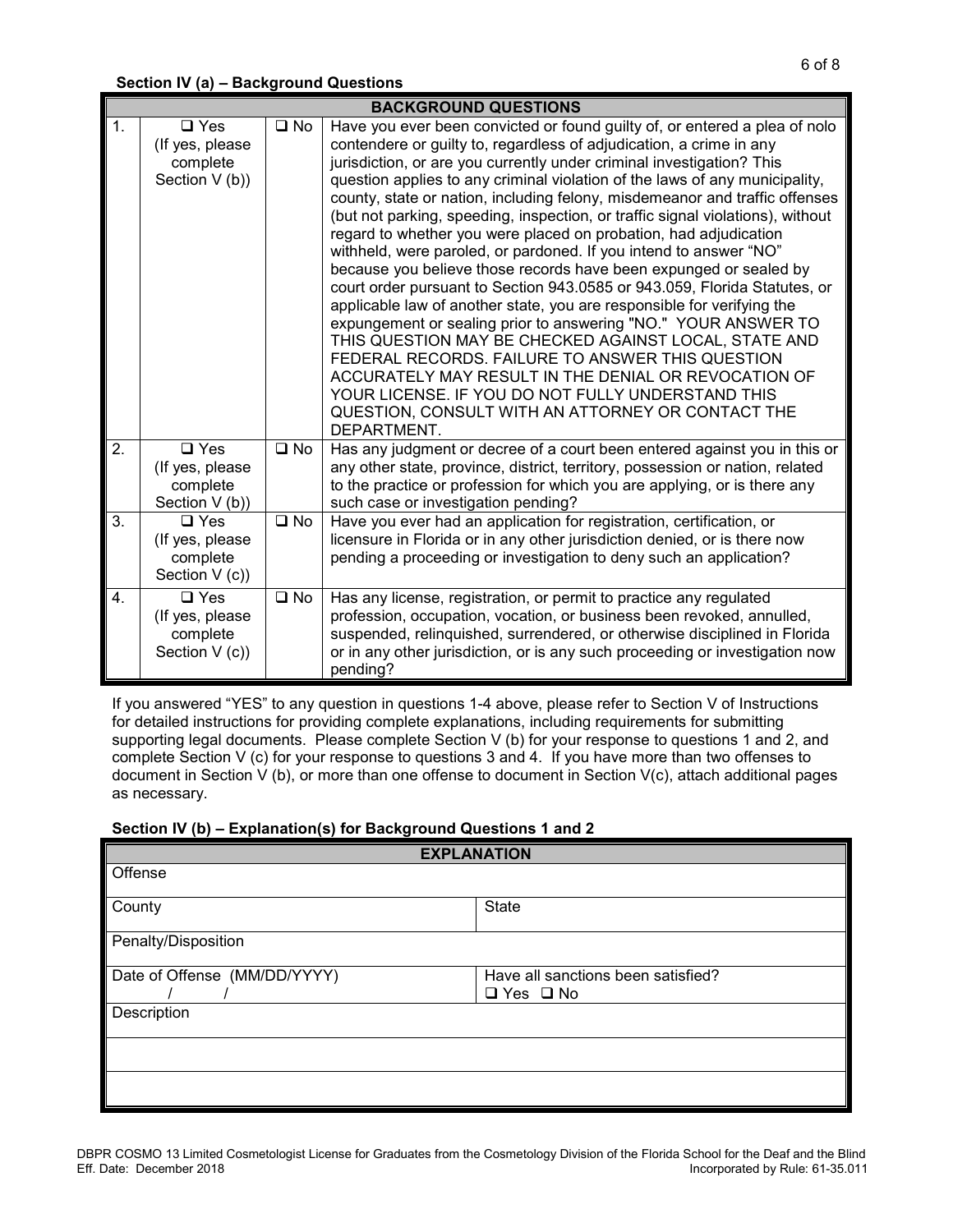## **Section IV (b) – Explanation(s) for Background Questions 1 and 2- continued**

| <b>EXPLANATION</b>           |                                    |  |  |  |  |
|------------------------------|------------------------------------|--|--|--|--|
| Offense                      |                                    |  |  |  |  |
| County                       | State                              |  |  |  |  |
|                              |                                    |  |  |  |  |
| Penalty/Disposition          |                                    |  |  |  |  |
| Date of Offense (MM/DD/YYYY) | Have all sanctions been satisfied? |  |  |  |  |
|                              | $\Box$ Yes $\Box$ No               |  |  |  |  |
| Description                  |                                    |  |  |  |  |
|                              |                                    |  |  |  |  |
|                              |                                    |  |  |  |  |
|                              |                                    |  |  |  |  |
|                              |                                    |  |  |  |  |
|                              |                                    |  |  |  |  |

# **Section IV (c) – Explanation(s) for Background Questions 3 and 4**

| <b>EXPLANATION</b>  |                                  |  |  |  |
|---------------------|----------------------------------|--|--|--|
| State/Jurisdiction: | Application Type/License Number: |  |  |  |
|                     |                                  |  |  |  |
|                     |                                  |  |  |  |
|                     |                                  |  |  |  |
|                     |                                  |  |  |  |
|                     |                                  |  |  |  |
|                     |                                  |  |  |  |
|                     |                                  |  |  |  |
|                     |                                  |  |  |  |
|                     |                                  |  |  |  |
|                     |                                  |  |  |  |
|                     |                                  |  |  |  |
|                     |                                  |  |  |  |
|                     |                                  |  |  |  |
|                     |                                  |  |  |  |
|                     |                                  |  |  |  |
|                     |                                  |  |  |  |
|                     |                                  |  |  |  |
|                     |                                  |  |  |  |
|                     |                                  |  |  |  |
|                     |                                  |  |  |  |
|                     |                                  |  |  |  |